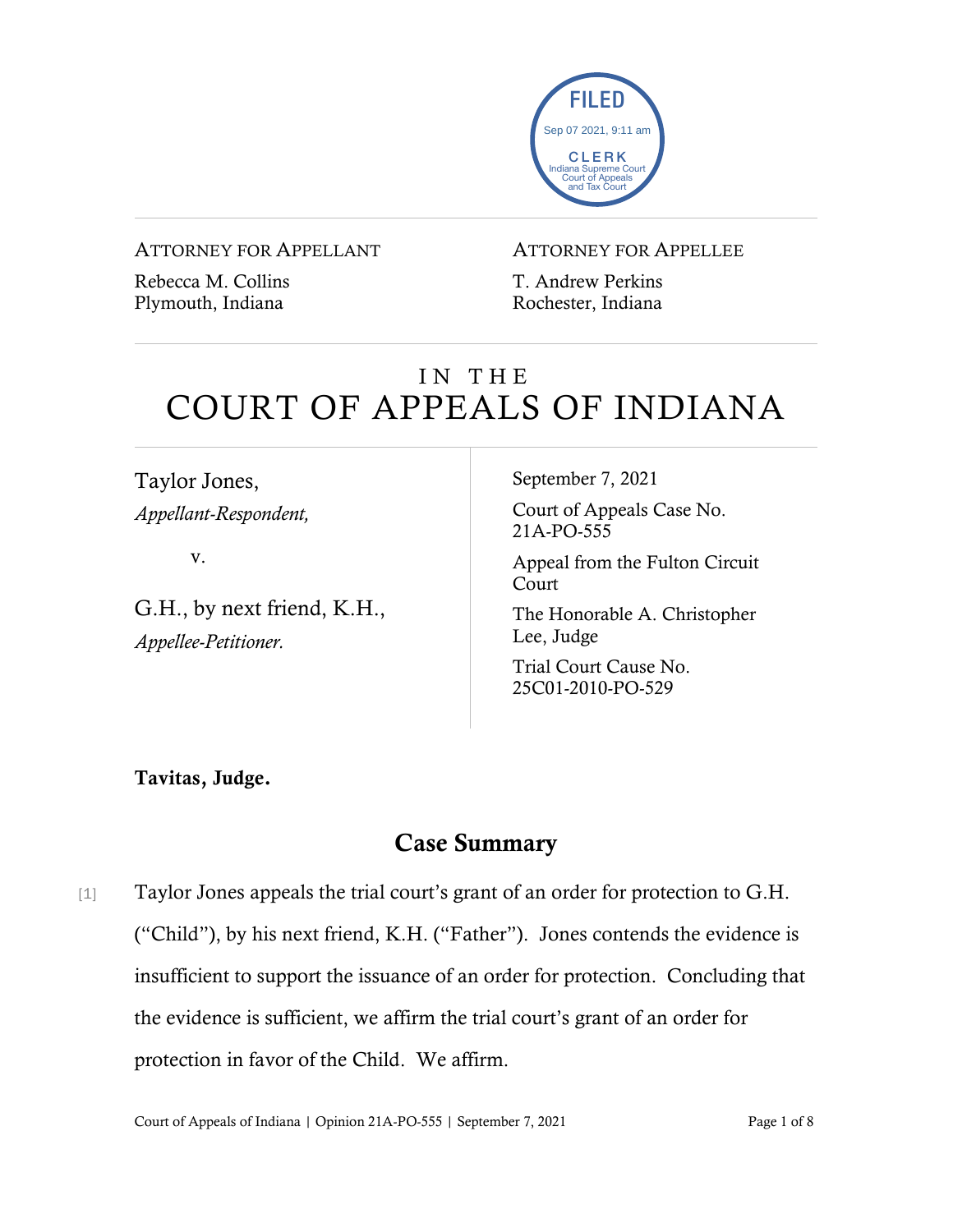#### Issue

[2] Jones raises two issues, which we consolidate and restate as whether the evidence supports the issuance of an order for protection.

#### Facts

- [3] On October 24, 2020, M.S. ("Mother") was exercising parenting time with sixyear-old Child. K.H. is Child's father. Jones previously dated Mother, and they have a child together, W.J., who was two years old. Jones had known Child since he was one year old and considered himself "almost like a stepfather." Tr. Vol. II p. 17.
- [4] Jones was visiting Mother at Mother's home while her two children were present. Officer Matthew Hipsher of the Rochester Police Department was dispatched to a domestic disturbance at Mother's residence. Child's nose was bleeding, and there was "blood throughout the bathroom." *Id.* at 13. Child also had a red mark on his face. Father arrived at the scene and saw that Child was "acting very timid" and "not his normal self." *Id.* at 9. According to Jones, Child and W.J. were arguing; Jones separated the boys; and Child got a bloody nose during the incident. Jones later testified, however, that Child told Mother that Jones "hit him." *Id.* at 20. As a result of the incident, the State charged Jones with battery resulting in bodily injury to a person under fourteen years of age, a Level 5 felony, and domestic battery, a Level 6 felony.
- Court of Appeals of Indiana | Opinion 21A-PO-555 | September 7, 2021 Page 2 of 8 [5] On October 26, 2020, K.H., as G.H.'s next friend, filed a petition for an order for protection against Jones. K.H. alleged that Jones had "committed repeated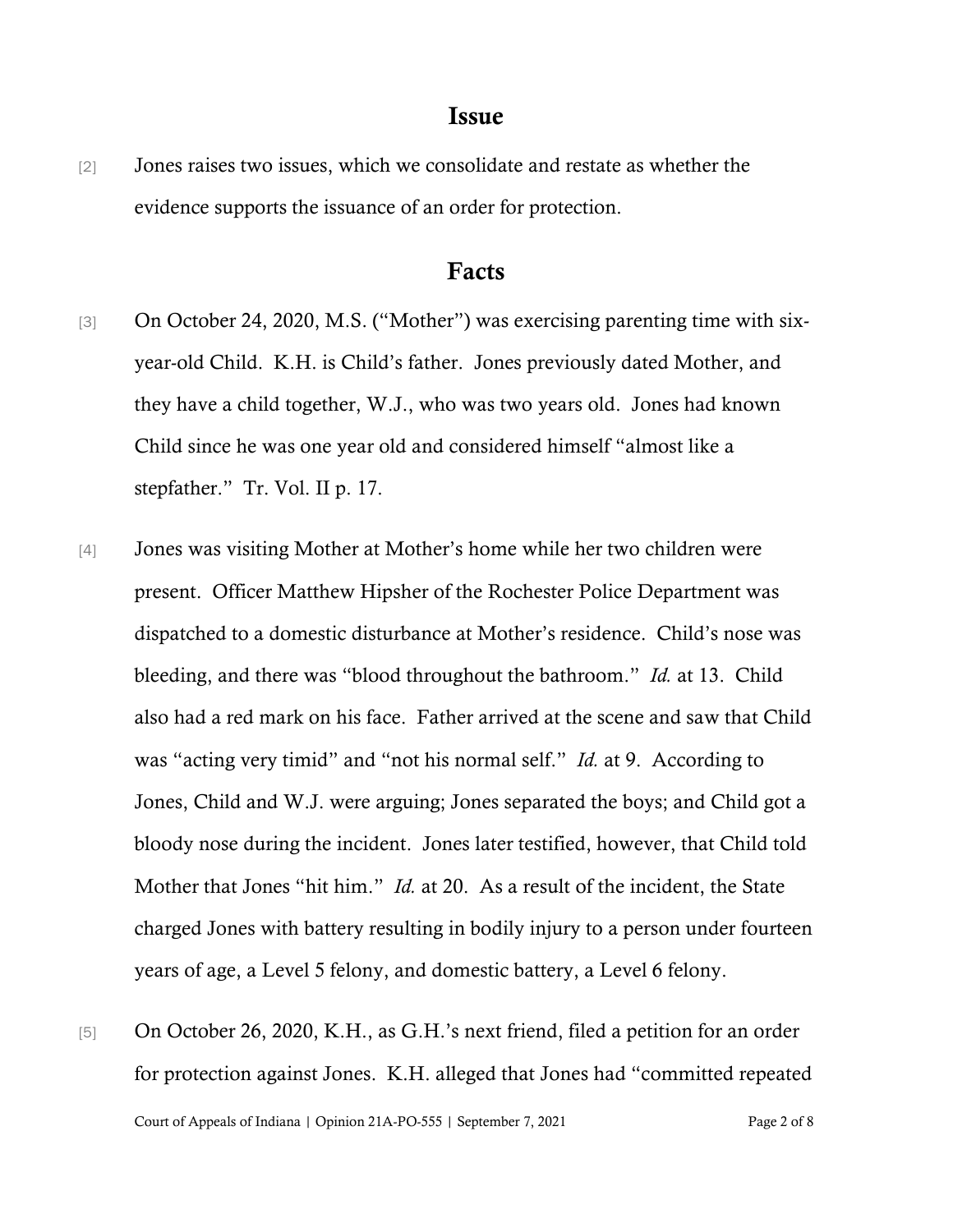acts of harassment against the child," but K.H. did not identify the relationship between Jones and G.H. on the petition. Appellant's App. Vol. II p. 8. The same day, the trial court issued an ex parte order for protection. Jones then requested a hearing pursuant to Indiana Code Section 34-26-5-10(a). The trial court held a hearing on March 4, 2021, and then issued an order that provided:

The Court finds that the Ex Parte Order of Protection shall remain in place unmodified. The Respondent, by counsel, correctly observes that the Petition incorrectly alleged repeated acts of harassment against the child. This petition is based upon a single incident and would not support a finding of harassment or stalking. The Court, however, finds that the Respondent had a sufficient relationship with the child who needs protection as per I.C. 34-6-22-44.8(6)(e). The Court further finds the Petitioner has established by the greater weight of the evidence that domestic or family violence has occurred sufficient to justify the issuance of the Order.

*Id.* at 28. Jones now appeals.

## Analysis

[6] Jones argues that the evidence is insufficient to support the issuance of an order for protection. The purpose of the Indiana Civil Protection Order Act ("ICPOA") is to promote the: "(1) protection and safety of all victims of domestic or family violence in a fair, prompt, and effective manner; (2) protection and safety of all victims of harassment in a fair, prompt, and effective manner; and (3) prevention of future domestic violence, family violence, and harassment." Ind. Code § 34-26-5-1. Indiana Code Section 34-26-5-2(c) provides:

Court of Appeals of Indiana | Opinion 21A-PO-555 | September 7, 2021 Page 3 of 8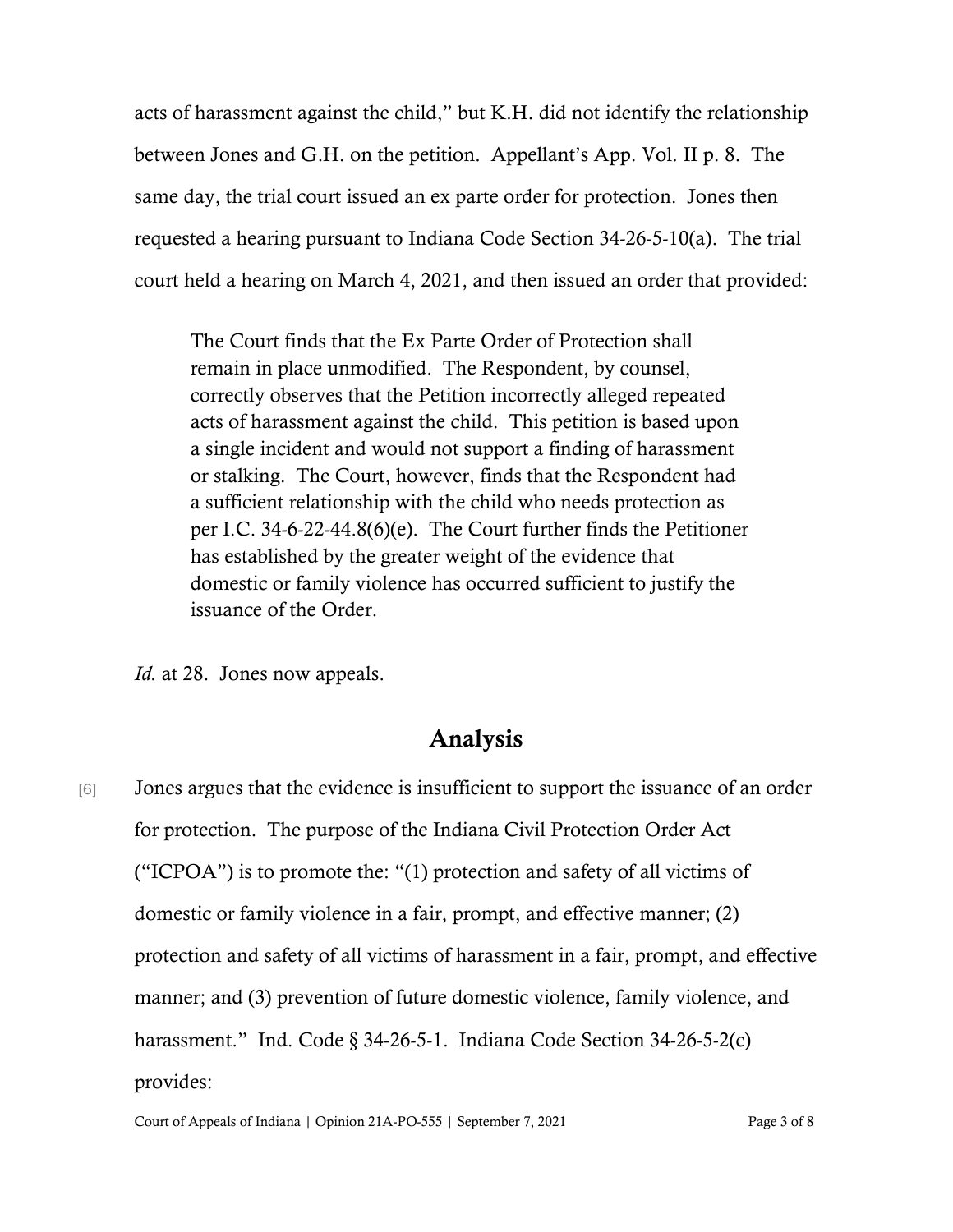A parent, a guardian, or another representative may file a petition for an order for protection on behalf of a child against a:

(1) family or household member who commits an act of domestic or family violence;

(2) person who has committed stalking under IC 35-45-10-5 or a sex offense under IC 35-42-4 against the child;

(3) person who has committed repeated acts of harassment against the child; or

(4) person who engaged in a course of conduct involving repeated or continuing contact with a child that is intended to prepare or condition a child for sexual activity (as defined in IC 35-42-4-13).

- [7] "To obtain a protective order, the petitioner must show the respondent represents—present tense—a credible threat to the safety of a petitioner or a member of a petitioner's household." *S.H. v. D.W.*, 139 N.E.3d 214, 219-20 (Ind. 2020) (citation and quotation marks omitted). If the trial court finds that the petitioner has met this burden by a preponderance of the evidence, "the court shall grant relief necessary to bring about a cessation of the violence or the threat of violence." Ind. Code § 34-26-5-9.
- [8] Given the trial court's findings of fact and conclusions thereon, we apply a twotiered standard of review: we first determine whether the evidence supports the findings, and then we determine whether the findings support the order. *R.H. v. S.W.*, 142 N.E.3d 1010, 1014 (Ind. Ct. App. 2020). "Findings are clearly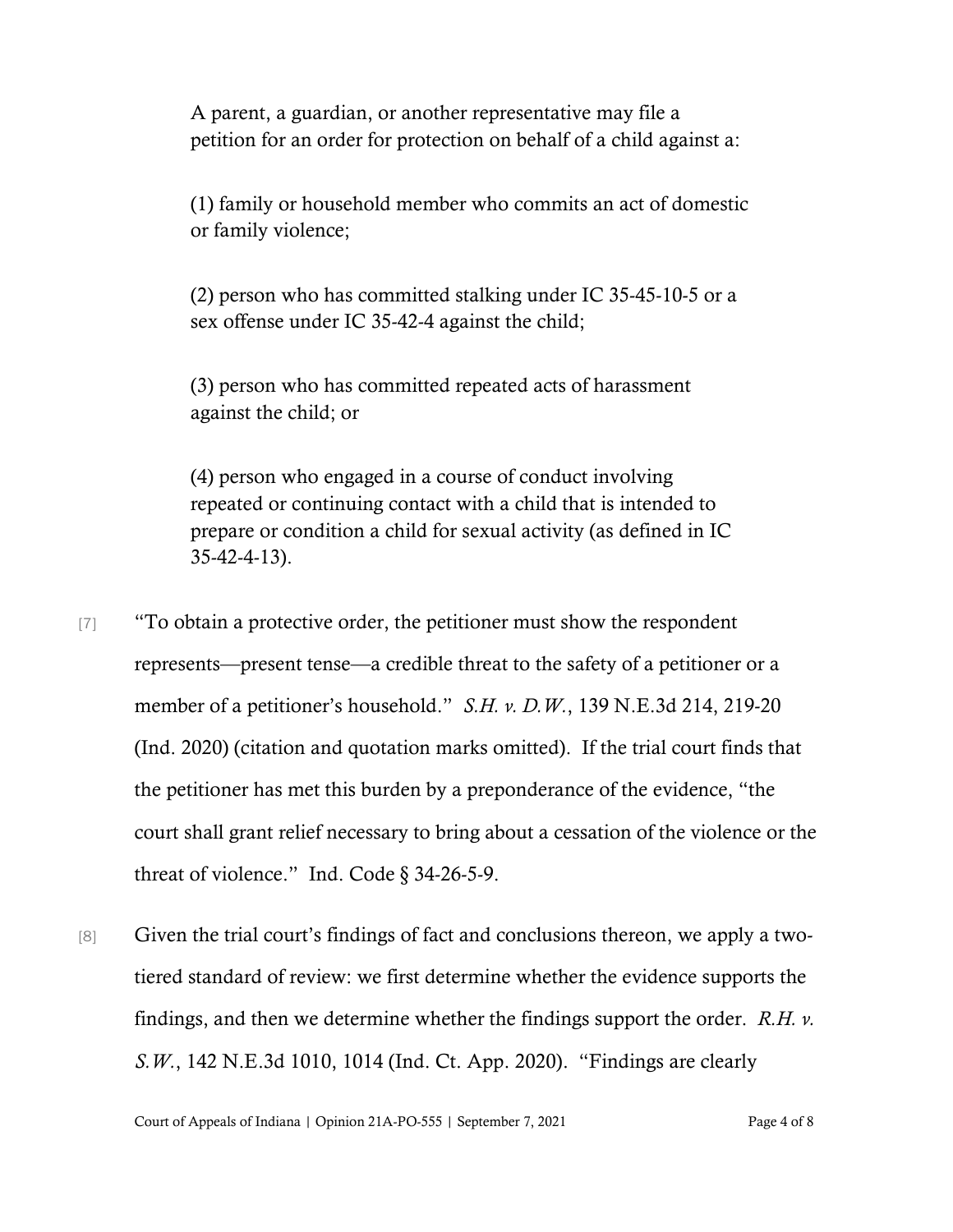erroneous when a review of the record leaves us firmly convinced that a mistake has been made." *Id.* "We do not defer to conclusions of law, however, and evaluate them de novo." *Id.* "In reviewing the sufficiency of the evidence to support an order for protection, we neither reweigh the evidence nor judge the credibility of witnesses." *Tisdial v. Young*, 925 N.E.2d 783, 785 (Ind. Ct. App. 2010). "We consider only the probative evidence and reasonable inferences supporting the trial court's judgment." *Id.*

[9] Although the petition alleged that Jones committed repeated acts of harassment against Child, the trial court here found that Jones committed an act of domestic or family violence against Child. Accordingly, Father was required to demonstrate that Jones is Child's "family or household member who commit[ted] an act of domestic or family violence." I.C. § 34-26-5-2(c).

#### *A. Family or Household Member*

[10] Jones argues that he is not a "family or household member" of Child. Indiana Code Section 34-6-2-44.8 defines "family or household member" as:

> (a) An individual is a "family or household member" of another person if the individual:

> > (1) is a current or former spouse of the other person;

(2) is dating or has dated the other person;

(3) is engaged or was engaged in a sexual relationship with the other person;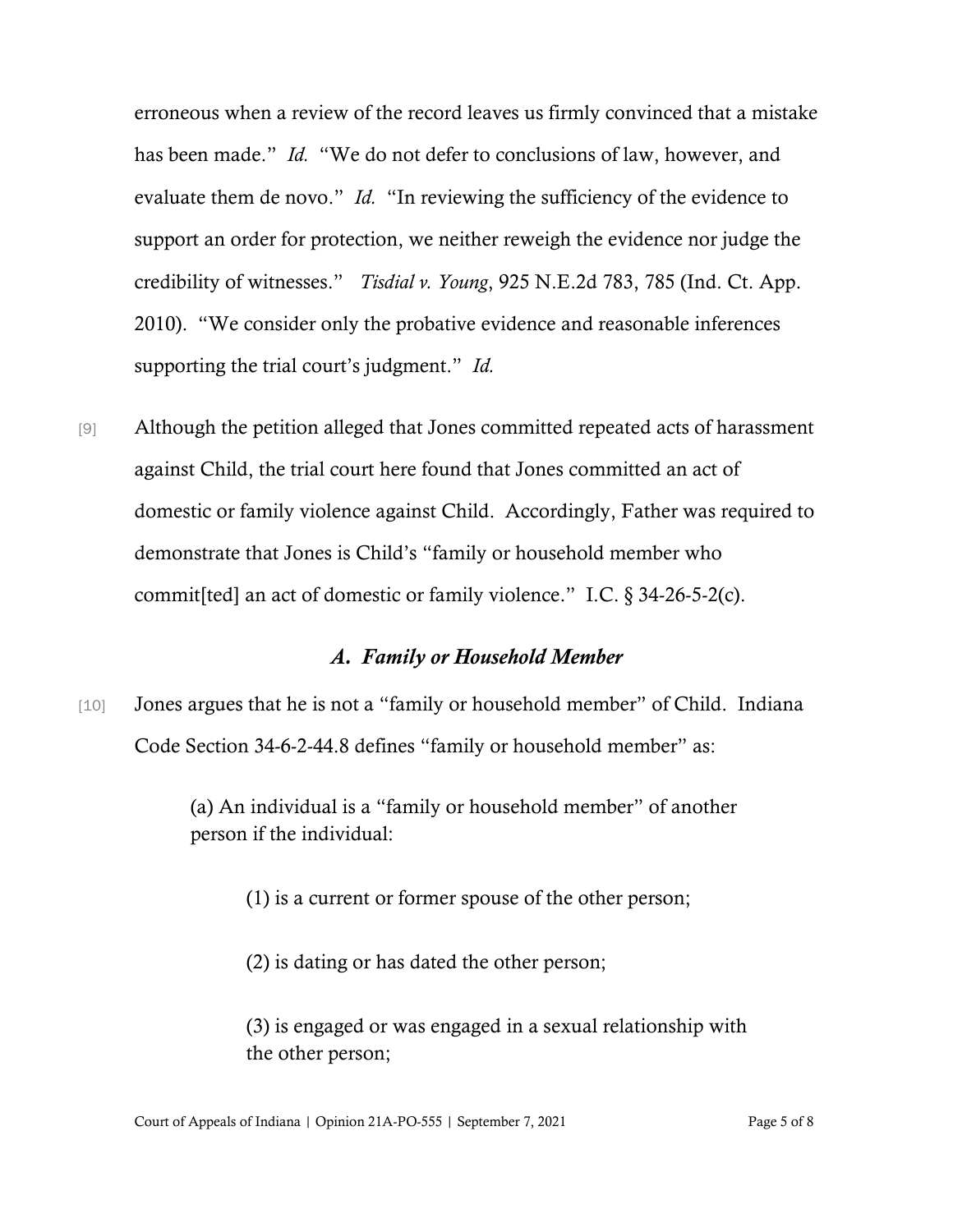- (4) is related by blood or adoption to the other person;
- (5) is or was related by marriage to the other person;
- (6) has or previously had an established legal relationship:
	- (A) as a guardian of the other person;
	- (B) as a ward of the other person;
	- (C) as a custodian of the other person;
	- (D) as a foster parent of the other person; or
	- (E) in a capacity with respect to the other person similar to those listed in clauses  $(A)$  through  $(D)$ ;
- (7) has a child in common with the other person; or
- (8) has adopted a child of the other person.
- (b) An individual is a "family or household member" of both persons to whom subsection (a)(1), (a)(2), (a)(3), (a)(4), (a)(5),  $(a)(6)$ ,  $(a)(7)$ , or  $(a)(8)$  applies if the individual is a minor child of one (1) of the persons.
- [11] Jones argues that none of the conditions in subsection(a) (1) through (8) applies here because Jones previously was in a relationship with Mother, not Child or Father. The trial court found, based on the testimony, that Jones had a legal relationship with Child similar to that of a guardian, ward, or custodian, and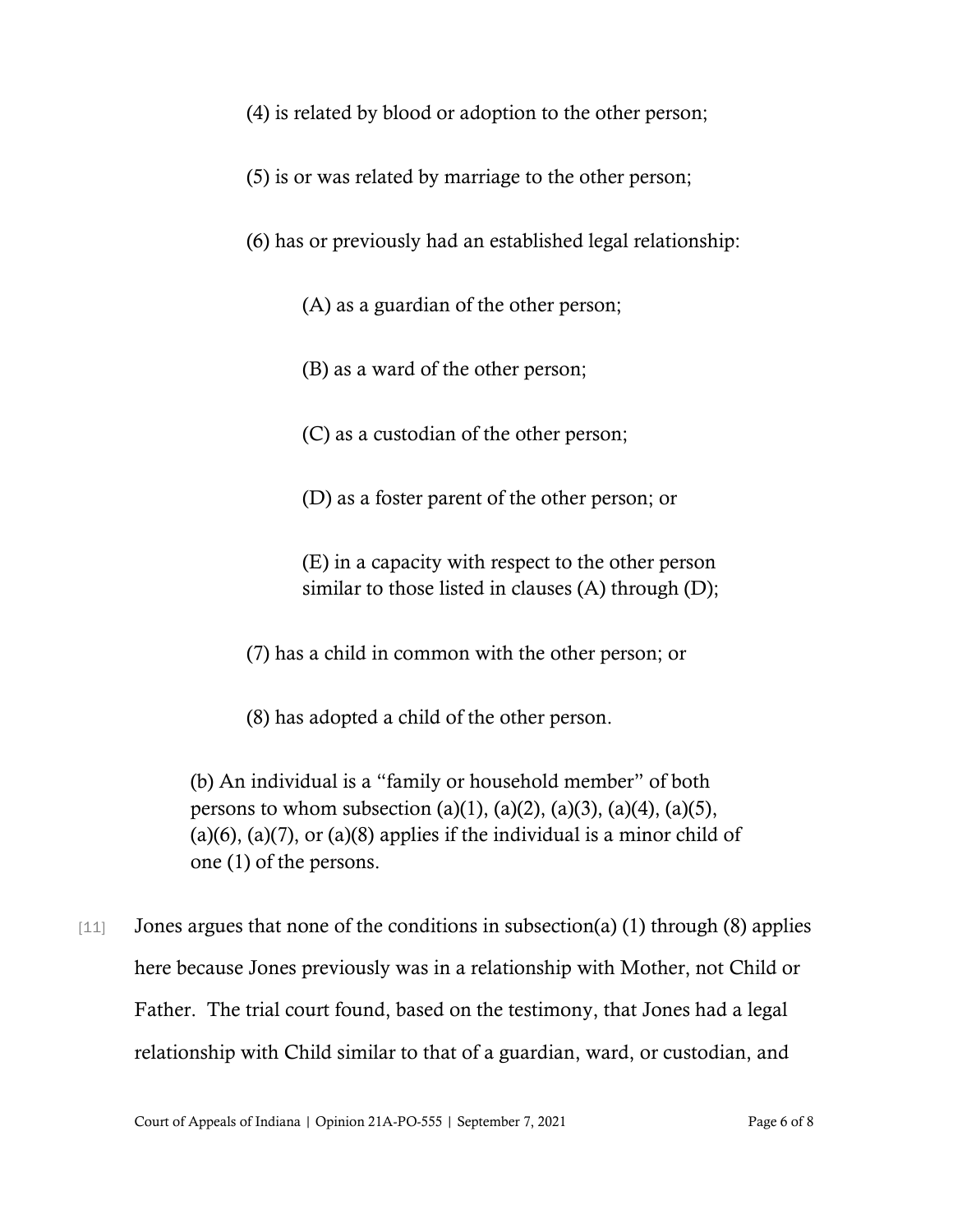Jones does not specifically challenge this finding. *See* I.C. § 34-6-2-

44.8(a)(6)(E). Moreover, Jones ignores subsection (b). Child is a minor child, and Mother dated Jones; she engaged in a sexual relationship with Jones; and she has a child in common with Jones. Accordingly, pursuant to subsection (b), Child clearly qualifies as a "family or household member" of Jones.

#### *B. Committed Domestic or Family Violence*

[12] Next, Jones argues that he did not commit domestic or family violence against Child. Indiana Code Section 34-6-2-34.5 defines "domestic or family violence" as:

> except for an act of self-defense, the occurrence of at least one (1) of the following acts committed by a family or household member:

(1) Attempting to cause, threatening to cause, or *causing physical harm to another family or household member*.

(2) Placing a family or household member in fear of physical harm.

(3) Causing a family or household member to involuntarily engage in sexual activity by force, threat of force, or duress.

(4) Abusing (as described in IC 35-46-3-0.5), torturing (as described in IC 35-46-3-0.5), mutilating (as described in IC 35-46- 3-0.5), or killing a vertebrate animal without justification with the intent to threaten, intimidate, coerce, harass, or terrorize a family or household member.